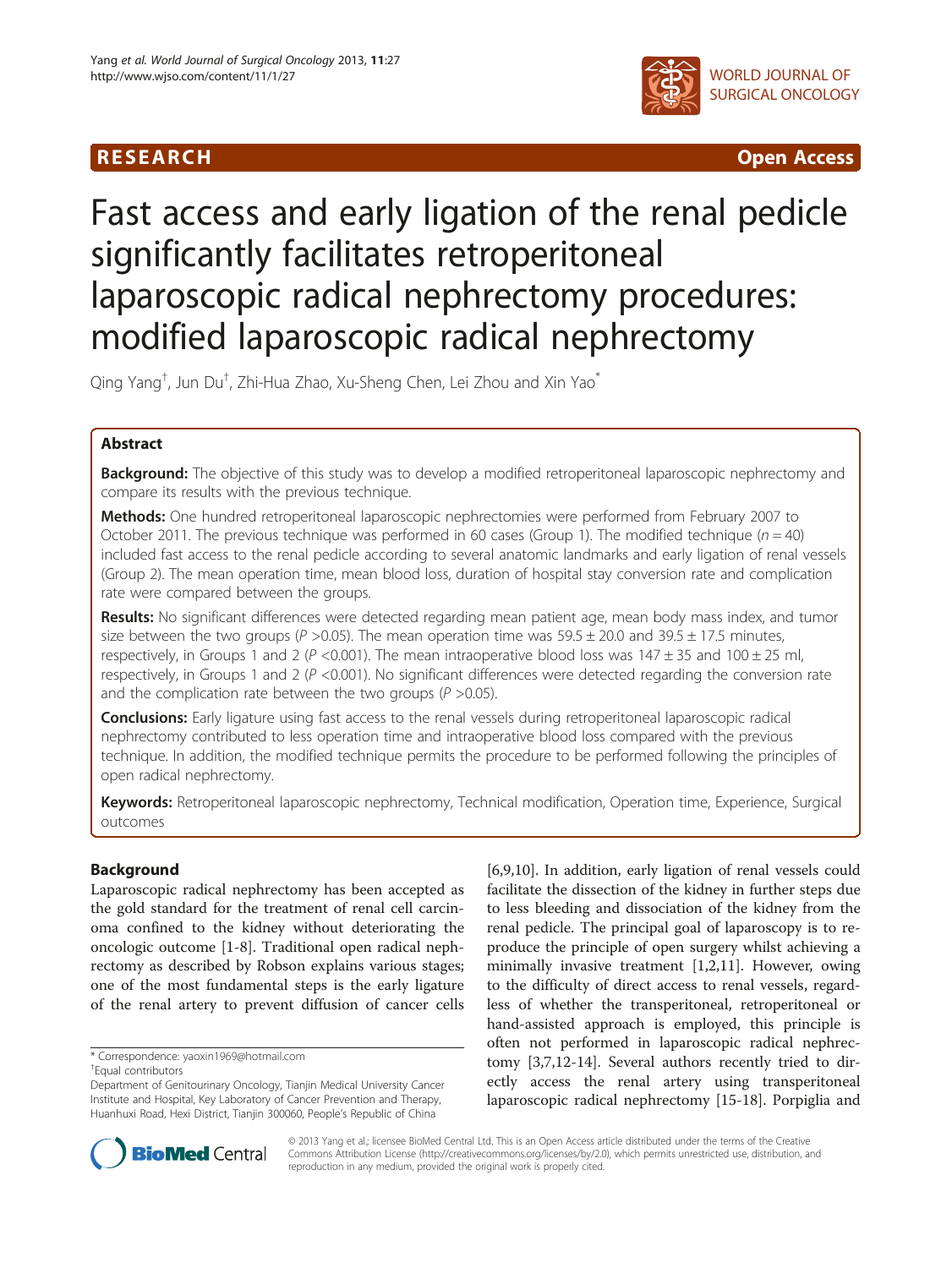colleagues developed a modified technique of direct access to and early ligation of the renal artery at the level of the Treitz ligament, permitting the surgeon to follow the classic steps and principles of radical nephrectomy, which have driven open surgery techniques for several years [[15,17\]](#page-4-0). Unfortunately, fast access and early ligation of renal vessels in retroperitoneal laparoscopic radical nephrectomy have not been reported.

In the present study, we describe fast access and early ligation of the renal pedicle during retroperitoneal laparoscopic radical nephrectomy and we compare this technique with the standard one.

# Materials and methods

## **Subjects**

We performed 100 retroperitoneal laparoscopic radical nephrectomies at our institution between February 2007 and October 2011. Ultrasonography and computed tomography were used to identify the renal mass and characterize the surrounding anatomy. The same experienced laparoscopic team executed all procedures. Patients in whom lymph node metastasis and renal vein thrombus were diagnosed were not included for laparoscopic intervention. All tumors were clinically diagnosed as stage T1. Tumor size ranged from 25 to 66 mm (mean 43 mm). All tumors were not suitable for partial nephrectomy. In detail, 78 patients presenting Preoperative Aspects and Dimensions Used for an Anatomical score ≥8 points, 21 patients refusing to receive partial nephrectomy and one patient with myelodysplastic syndrome were not suitable for partial nephrectomy. Eleven cases had a history of intra-abdominal surgery, but none of them had a history of retroperitoneal surgery. In 47 patients the tumor was on the left side, and in 52 patients it was on the right side.

### Operation preparation and trocar placement

Preoperative mechanical bowel preparation was performed. The operation was performed by adopting tracheal intubation for general anesthesia. The patients were maintained in the lateral decubitus position. Patients' affected sides were in a semi-oblique position and at 90° with the bed. A 1.5 cm transverse incision was made 2 cm above the crista iliaca in the midaxillary. Skin and subcutaneous tissue were cut in sequence. The muscle and lumbodorsal fasciae were then dissected with vessel forceps, and the retroperitoneal space was entered by blunt finger dissection. A 12 mm trocar was placed in this site (site A). A suture was placed in this incision to avoid air entering the retroperitoneal space. Under direct vision, a 12 mm trocar was placed in site B (below the costa margin in the posterior axillary line) and a 5 mm trocar was placed in site C (below the costa margin in the anterior axillary line).

### Previous surgical technique

The first 60 cases were performed using previous retroperitoneal radical nephrectomy as described previously [[13,14\]](#page-4-0). The surgical steps included: the dorsal side and lateral side of the kidney being dissociated adequately, then the abdominal side and medial side, and finally the lower and upper pole; identification and dissection of the renal hilum; identification and skeletonization of the renal artery and vein; occlusion and division of these vessels by endoclips (Hem-o-Lok polymer clip; Weck Closure Systems, Research Triangle Park, NC, USA); dissection of the ureter; completion of nephrectomy dissection; and finally entrapment of the kidney in the endobag and removal of the specimen. A drain was left in place.

### Modified surgical technique

As our experience increased, in the following 40 cases we modified our technique. Patient positioning and trocar sites were the same as explained above. To identify the renal pedicle, we noticed that it was not necessary to mobilize the abdominal side and medial side, upper and lower pole of the kidney. After mobilizing the dorsal side and lateral side of the kidney adequately, we could recognize the location of the renal pedicle definitively according to several anatomic landmarks. In brief, after adequate mobilization of the back side and lateral side, the kidney was pushed directly to the abdominal side, while the position of the renal pedicle could not be moved due to the pulling of renal vessels. Meanwhile, we could observe the eminence of the renal pedicle near the inner side of medial arcuate ligament, and this eminence was the fat and fibrous vagina vasorum of the renal artery – renal vessels could be exposed by dissecting and cutting these tissues. The renal vessels were then ligated, and cut as explained above. The abdominal side, lower and upper pole, and medial side of the kidney were then extensively mobilized. The following surgical steps for ureter dissection, completion of nephrectomy dissection and kidney entrapment were the same as described above (Figure [1\)](#page-2-0).

Group 1 (previous technique) included 60 cases and Group 2 (modified technique) included 40 cases. The mean operation time, mean blood loss, and duration of hospital stay were compared between the groups. All procedures were performed by a single surgeon (YQ) starting from trocar insertion and placement of the kidney into the endobag. Because extraction of the specimens and closure of the incisions and port sites were performed by the assistant (a urologist or a urology resident) in most of the procedures, the operation time was calculated between trocar insertion and placement of the kidney into the endobag, which was performed in all cases by a single surgeon (YQ). The tumor size was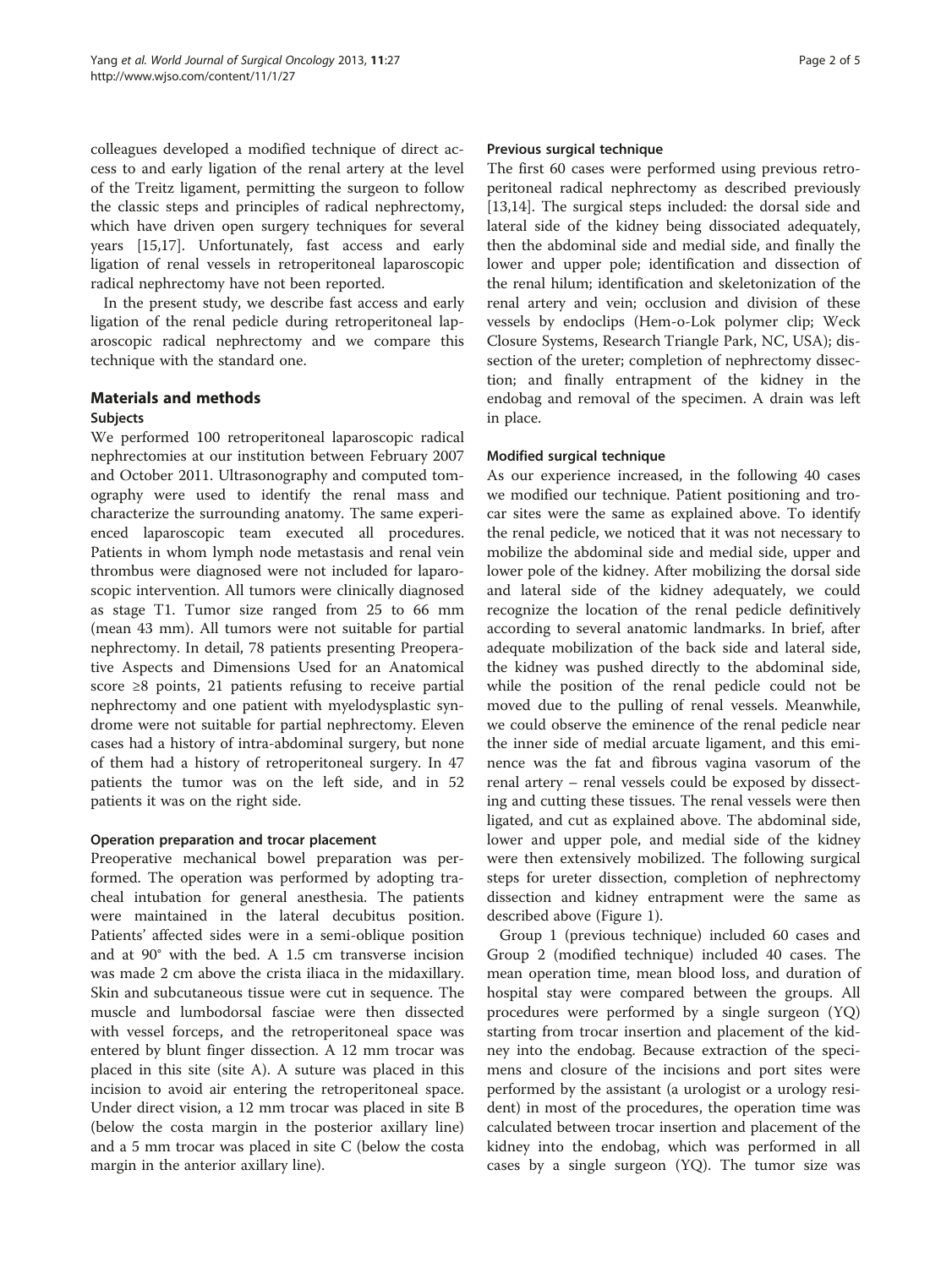<span id="page-2-0"></span>

measured postoperatively during pathologic evaluation. Statistical analysis was performed using Student t tests and Mann–Whitney U tests.  $P < 0.05$  was regarded as statistically significant.

### Results

The preoperative data of Groups 1 and 2 are summarized in Table 1. No significant differences were found among them. Mean intraoperative blood loss was  $147 \pm 35$  and  $100 \pm 25$  ml, respectively, in Groups 1 and 2 ( $P$  <0.001). The duration of hospital stay was  $5.2 \pm 1.2$  and  $4.6 \pm 1.0$  days, respectively, in Groups 1 and 2 ( $P = 0.015$ ). The mean operation time was 59.5  $± 20.0$  and  $39.5 ± 17.5$  minutes, respectively, in Groups 1 and 2 (P <0.001) (Table [2](#page-3-0)).

All procedures were completed successfully. No procedure required conversion to open surgery. Renal vein injury occurred in two patients of Group 1 and in one patient of Group 2 during renal pedicle dissection. Bleeding due to renal vein injury was controlled laparoscopically in all three patients.

A description of our modified technique is shown in Figure 1.

# **Discussion**

Laparoscopy has become diffused in the treatment of many urological diseases; the most effective use of laparoscopy has been experienced in radical nephrectomy for tumors confined to the kidney and is the preferred operative approach for most urologists [\[1](#page-4-0)-[5,11\]](#page-4-0). Dunn and colleagues reported that laparoscopic surgery could

|                         |  | Table 1 Preoperative data for patients who underwent retroperitoneal laparoscopic nephrectomies using the standard |
|-------------------------|--|--------------------------------------------------------------------------------------------------------------------|
| and modified techniques |  |                                                                                                                    |

|                                           | Previous technique (Group 1) | Modified technique (Group 2) | P value |
|-------------------------------------------|------------------------------|------------------------------|---------|
| Sex                                       |                              |                              | 0.734   |
| Male                                      | 38                           | 26                           |         |
| Female                                    | 26                           | 14                           |         |
| Mean age (years)                          | $51.5 \pm 4.6$               | $53.0 \pm 3.6$               | 0.097   |
| Mean body mass index (kg/m <sup>2</sup> ) | $25.5 \pm 4.9$               | $25.0 \pm 4.8$               | 0.633   |
| Tumor location                            |                              |                              | 0.550   |
| Left                                      | 34                           | 23                           |         |
| Right                                     | 26                           | 17                           |         |
| Tumor size (cm)                           | $5.0 \pm 0.8$                | $4.8 \pm 0.8$                | 0.256   |

Data presented as  $n$  or mean  $\pm$  standard deviation.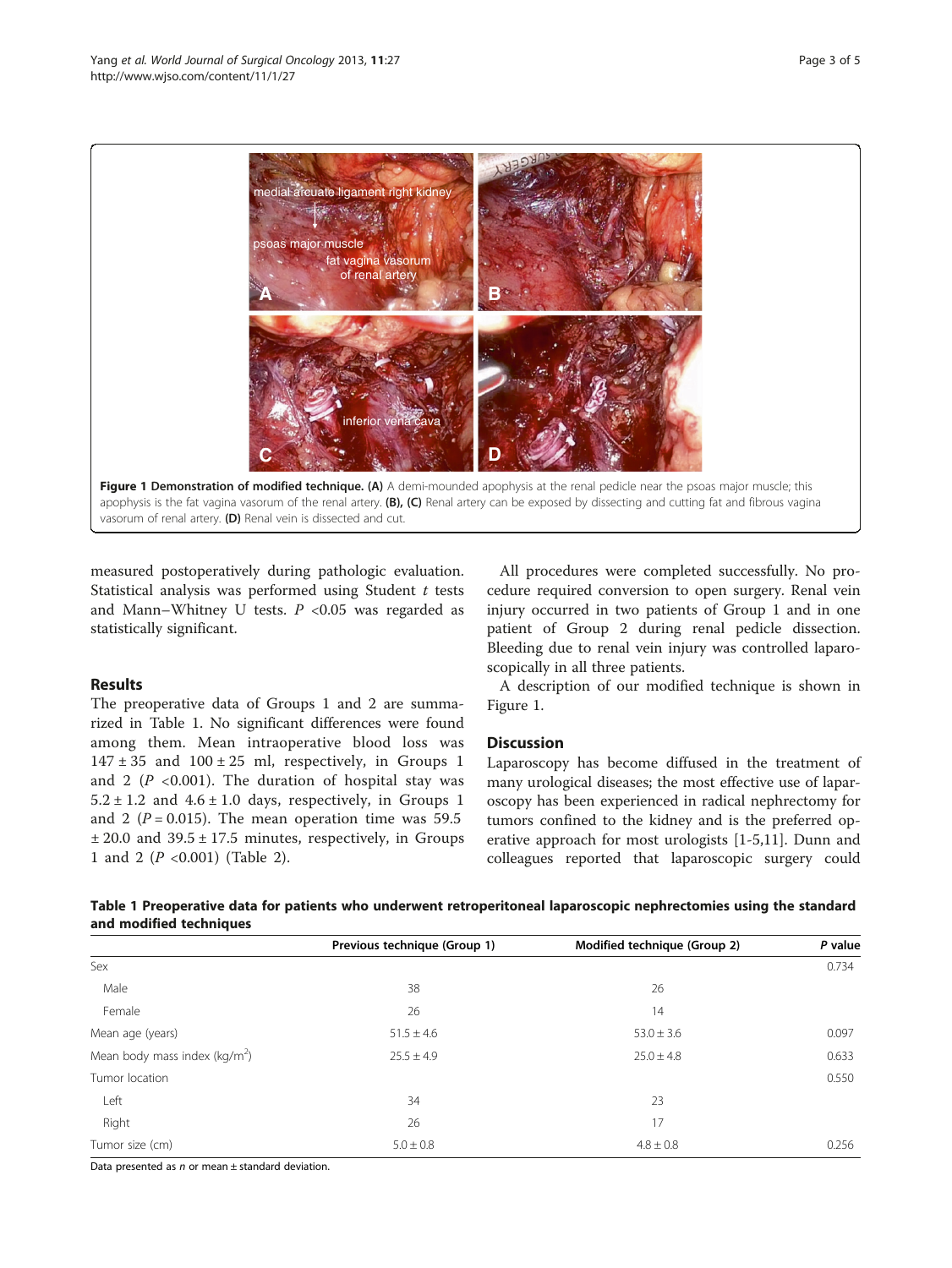| Variable                  | Previous technique (Group 1) | Modified technique (Group 2) | P value |
|---------------------------|------------------------------|------------------------------|---------|
| Total cases (n)           | 60                           | 40                           |         |
| Operative time (minutes)  | $59.5 + 20.0$                | $39.5 + 17.5$                | < 0.001 |
| Evaluated blood loss (ml) | $147 \pm 35$                 | $100 \pm 25$                 | < 0.001 |
| Hospital stay (days)      | $5.2 \pm 1.2$                | $4.6 \pm 1.0$                | 0.015   |
| Conversion rate (%)       |                              | $\Omega$                     | 1.000   |
| Complication rate (%)     | 3.3(2/60)                    | 2.5(1/40)                    | 0.649   |

<span id="page-3-0"></span>Table 2 Perioperative data for patients who underwent retroperitoneal laparoscopic nephrectomies using the standard and modified techniques

Data presented as mean ± standard deviation unless stated otherwise.

efficiently lower the intraoperative blood loss, postoperative analgesic requirement and hospital stay [[19\]](#page-4-0). Although these techniques are widely used and have been the subject of many variations, there is still a wide margin for further development. Many surgeons are now focusing on modification of the laparoscopic surgical technique.

In our study, Group 1 involved the previous technique. After entirely mobilization of the kidney (dorsal and abdominal side, upper and lower pole), renal vessels were dissected, ligated and divided. However, in our modified technique, after mobilizing the dorsal side and lateral side of the kidney adequately, we could recognize the location of the renal pedicle definitely according to several anatomic landmarks. The renal vessels were then manipulated as explained above. According to our experience, the critical points of fast access to the renal pedicle can be summarized as follows: extensively mobilize the lateral and dorsal side of kidney to the inner side of the psoas major muscle; after full mobilization of the kidney's lateral and dorsal side, the eminence of the renal pedicle is usually located near the inner side of the medial arcuate ligament; the position of the renal pedicle could not be moved due to the pulling of renal vessels; and the eminence was actually the fat and fibrous vagina vasorum of renal artery. In brief, the important anatomic landmarks during this process included the psoas major muscle, the medial arcuate ligament and the eminence of the renal pedicle.

To reproduce the principles of open radical nephrectomy and to achieve early ligature for the treatment of renal cell carcinoma with transperitoneal approach, Porpiglia and colleagues [[15](#page-4-0)-[17\]](#page-4-0) described their experience with direct access to the renal artery while performing transperitoneal radical nephrectomy procedures. However, due to the transperitoneal approach, there are some unavoidable risks with these procedures. For example, the risk of ligation of the superior mesenteric artery would be a fatal mistake for the patient. Retroperitoneoscopy also seems to permit faster access to the renal artery than the transperitoneal approach [\[15\]](#page-4-0). In the present study, we attempted fast access and early ligation of the renal vessels. The advantages of fast access and early ligature of renal pedicle can be summarized as follows: reduce the manipulation of renal tumor; reduce the potential risk of malignant cell spread due to reducing manipulation of the kidney before ligating renal vessels; lower the blood loss in further steps of dissection; facilitate the dissection of the kidney in further steps due to less bleeding and loosen the kidney from renal pedicle; and relieve the mental stress of surgeon in the further operation steps.

Owing to the advantages above, our modified technique resulted in less operation time and intraoperative blood loss compared with the previous one. However, there is no doubt that patients in Group 2 were operated on after a certain amount of upper urinary tract laparoscopic urologic experience gained in Group 1 – which we think might have an impact on the results, particularly the operation time. Surgeons' experience might be suboptimal during operating on patients in Group 1 when compared with Group 2. In addition, a disadvantage of this technique might be difficulty in the presence of hilar and para-aortic metastatic lymph nodes or a large renal mass, which could result in displacement of the renal pedicle's position.

All procedures were completed and no procedure required conversion to open surgery. Renal vein injury occurred in two patients of Group 1 and in one patient of Group 2 during renal pedicle dissection. Bleeding due to renal vein injury was controlled laparoscopically in all three patients. These observations suggest that the modified technique is safe and feasible for retroperitoneal laparoscopic radical nephrectomy.

# Conclusions

Early ligature using fast access to the renal vessels during retroperitoneal laparoscopic radical nephrectomy contributed to less operation time and intraoperative blood loss compared with the previous technique. In addition, the new technique permits the procedure to be performed following the principles of open radical nephrectomy.